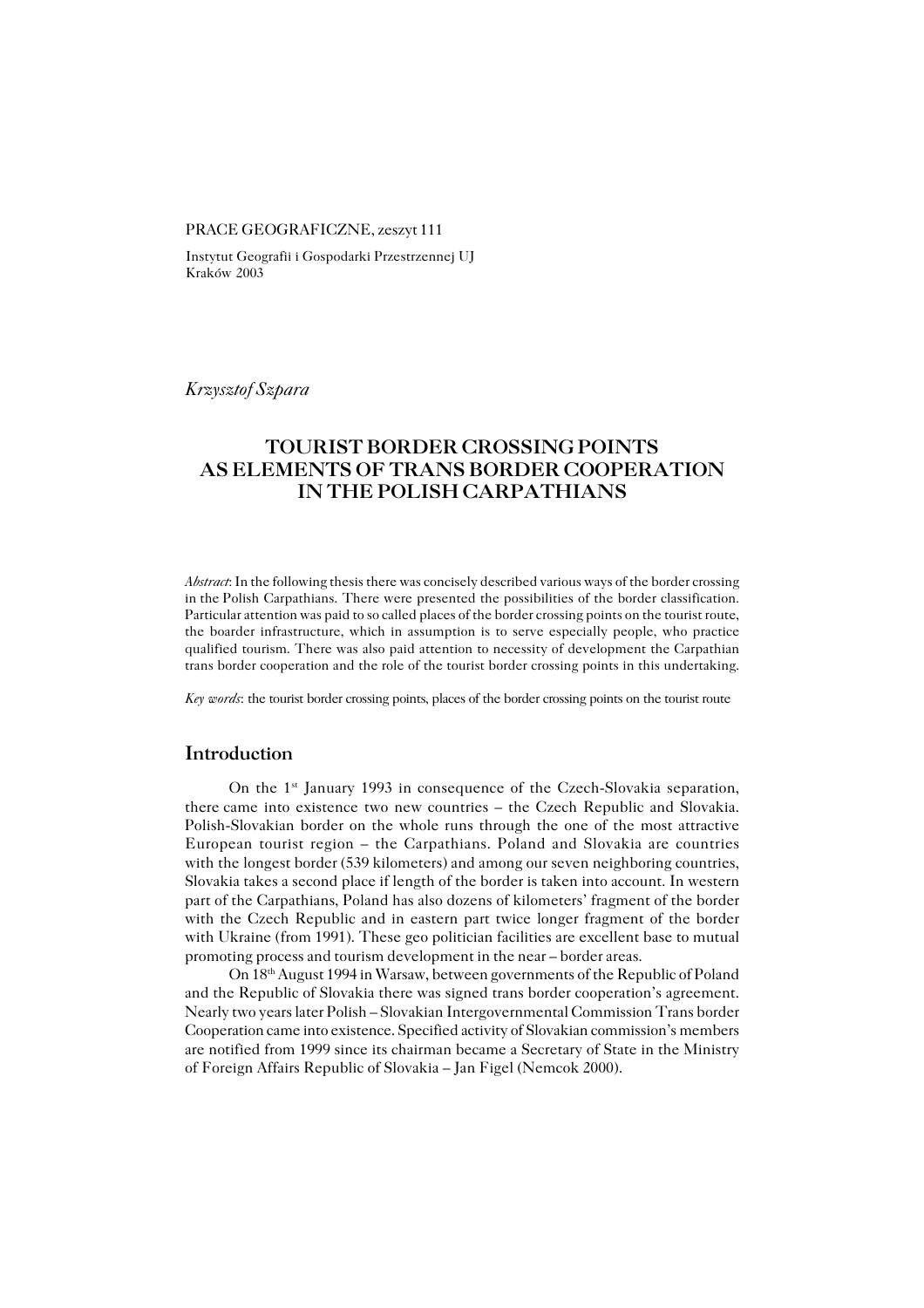The main purpose of the following thesis in support with actual legal acts andinformation concerning the border infrastructure is to approach towards the possibilities of near the border and trans border tourism practice in southern part of Poland, with particular attention consideration taken to eastern part of the Polish Carpathians.

The Carpathian Mountains range within the territory of many countries. The Western Carpathians are situated on the territory of Poland, Slovakia, the Czech Republic, Hungary and Austria. The Eastern Carpathians spread out over Poland, Slovakia, Ukraine and Romania, whereas the Southern Carpathians are situated in Romania. They are cut across by many borders, which make separated historic−geographical regions with the same or similar nature, culture and even history.

For years, within a framework of the trans border cooperation, there exists activity management, which the main goal is a development and strengthening neighbor's relations between societies, which live across two parts of the border. Unquestionable fact is that the border must be indispensably connected with extension, modernization and adjustment according to tourists, who are interested in the border infrastructure, with a particular attention to the border crossing points (including the tourist border crossing points and places of the border crossing on the tourist route).

## **Types of the border crossing points in the Polish Carpathians**

For the last a few years a lot of new border crossing points and places of border crossing came into existence to enable swift border crossing.

According to sorts of the border movement, the border crossing points in the Polish Carpathians can be divided in the following way:

– generally available (Ukraine, Slovakia, the Czech Republic),

– destined exclusively for the small border movement (Slovakia, the Czech Republic),

– destined exclusively for the simplified border movement (Ukraine),

- places of the crossing border on the tourist route (Slovakia),
- tourist (Slovakia, the Czech Republic).

According to sorts of the border crossing points they can be divided in the following way: – road,

- railway,
- tourist.

Particular procedure for crossing of the country border is a small border movement. On the Carpathian area it refers to citizens of Poland, Slovakia and the Czech Republic. According to bilateral agreements among those countries, inhabitants and people registered in belt of a small border movement can cross the border with easy procedure (Dz.U. z 1997 r., Nr 127, poz. 827).

The belt of a small border movemen t (concerns border with Slovakia and theCzech Republic) has about 30 km of width. This includes both sides of the border areas – each one 15 km of width. This contains provinces adjacent to thecountry border and (on thewhole) those provinces, which were divided by 15 kilometers of belt. Bearing in mind development of mutual cooperation between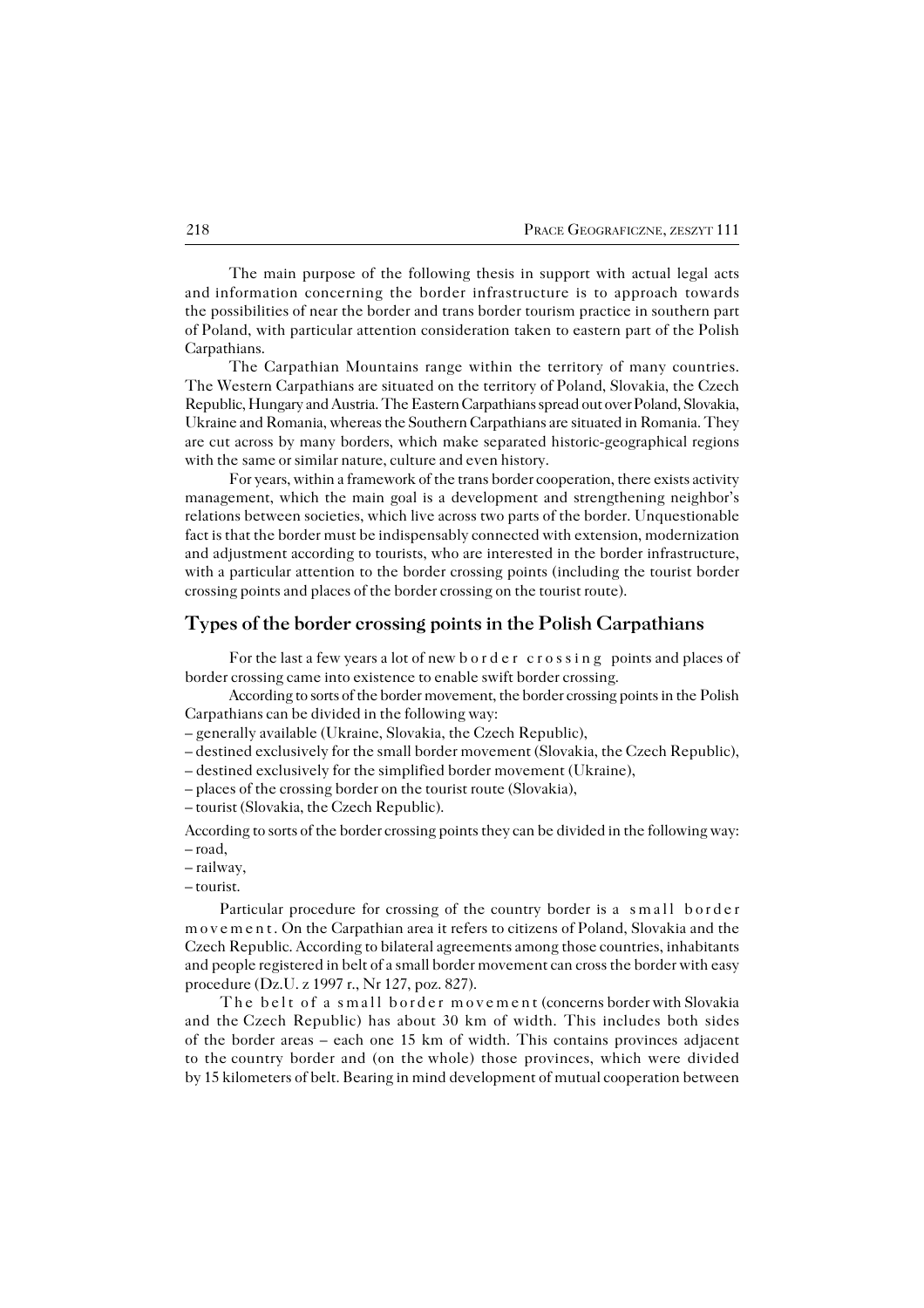societies living on the opposite sides of the border, in particular situations there can be included to the belt of a small border movement provinces, which are situated in distance more than 15 km (Dz.U. z 1996 r., Nr 46, poz. 207; Dz.U. z 1997 r., Nr 127, poz. 827).

According to Agreement, made in Moscow on 14<sup>th</sup> May in 1985, between Government of the Republic of Poland Country and Government of the Social Union Republic of Russia concerning simplified procedure of the border crossing by citizens inhabited in near the border areas, polish and Ukrainian citizens can cross the border insimplified border crossing procedure .

This form of the border crossing is notified especially on the Late Holiday and onthe day after. The Border Guard correlates each time with appropriate Ukrainian service concerning detailed rules of the border crossing during those special days.

From 28th October till 4th November citizens of Poland and Ukraine can cross the border to visit relatives' graves. The border movement is possible then on the base of documents, which enable to cross the border and certificates, which confirm graves' possession on the territory of neighboring country. They are issued by Polish Red Cross or Red Half Moon (Dz.U. z 1986 r., Nr 24, poz. 114; *http://www.biosg.z.pl*).

### **The tourist border crossing points**

Tourists, who wander in mountains, can cross the Slovakian and the Czech Republic border in specified places and on the base of specified rules. On the Slovakian border this procedure takes place on generally available border crossing points in Szczawnica or so called places of the border crossing points on the tourist route , also called international tourist border crossing points, whereas on the Czech Republic border this procedure takes place on the road border crossing points destined for the tourism movement.

All those places can be assigned to the group of the tourist border crossing points in dependence on sort of the border movement, which is a consequence of their mediation. In this way they were classified by polish Border Guard (*http://www.sg.gov.pl*). Concept *the tourist border crossing point*s, which occurs in the thesis ought to be understood in the above way.

Very important feature of the tourist border crossing points is their various availability during the year. In most cases  $(73\%)^1$  points are open through the whole year, and open hours depend on season of the year and length of the day. Only seven of them serves seasonably (only during the summer time).

Nearly 84.6% of all tourist border crossing points are places of the border crossing points on the tourist route (Tab.1). Particular attention should be paid to this form because of the fact that this method of the border crossing is particularly attractive to people, who practice different forms of qualified tourism (for example foot, bicycle or ski tourism).

One should bear in mind that in this case a definition "the border crossing point" often refers to the only specified number of border sign, where one have permission

<sup>1</sup> Own calculations on the base of: http://sg.gov.pl.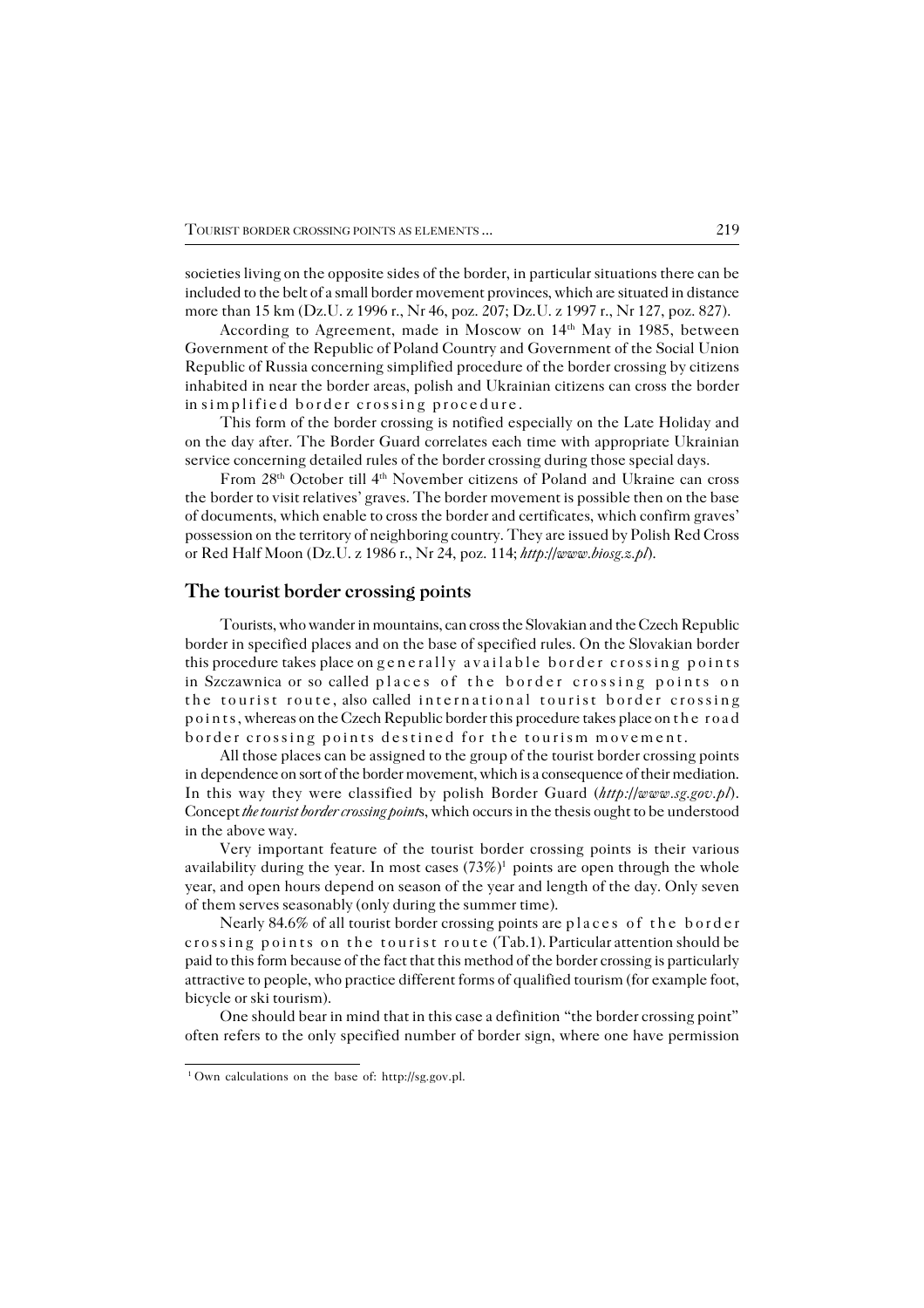| R.n.                         | Mountain<br>group           | Crossing point                    | Province     | <b>District</b> | Community                     |  |  |  |  |  |  |
|------------------------------|-----------------------------|-----------------------------------|--------------|-----------------|-------------------------------|--|--|--|--|--|--|
| At the Slovakian border      |                             |                                   |              |                 |                               |  |  |  |  |  |  |
| 1.                           | The                         | Roztoki Górne-Ruske Sedlo         | podkarpackie | leski           | Cisna                         |  |  |  |  |  |  |
| $\overline{2}$ .             | Bieszczady<br>Mts           | Balnica-Osadne                    | podkarpackie | sanocki         | Komańcza                      |  |  |  |  |  |  |
| 3.                           |                             | Czeremcha-Certizne                | podkarpackie | krośnieński     | Dukla                         |  |  |  |  |  |  |
| 4.                           | The Low.                    | Ożenna-Nizna Polianka             | podkarpackie | jasielski       | Krempna                       |  |  |  |  |  |  |
| 5.                           | <b>Beskid Mts</b>           | Wysowa Zdrój-Regetovka            | małopolskie  | gorlicki        | Uście<br>Gorlickie            |  |  |  |  |  |  |
| 6.                           | The Beskid<br>Sądecki Mts.  | Leluchów-Circ                     | małopolskie  | nowosądecki     | Muszyna                       |  |  |  |  |  |  |
| 7.                           |                             | Jaworki-Litmanova                 | małopolskie  | nowotarski      | Szczawnica                    |  |  |  |  |  |  |
| 8.                           | The                         | Jaworki-Stranany                  | małopolskie  | nowotarski      | Szczawnica                    |  |  |  |  |  |  |
| 9.                           | Pieniny                     | Szlachtowa-Velky Lipnik           | małopolskie  | nowotarski      | Szczawnica                    |  |  |  |  |  |  |
| 10.                          | Mts.                        | Szczawnica-Lesnica                | małopolskie  | nowotarski      | Szczawnica                    |  |  |  |  |  |  |
| $\overline{11}$ .            |                             | Szczawnica-Lesnica                | małopolskie  | nowotarski      | Szczawnica                    |  |  |  |  |  |  |
| 12.                          |                             | Sromowce Niżne-Cerveny Klastor    | małopolskie  | nowotarski      | Czorsztyn                     |  |  |  |  |  |  |
| 13.                          | The Spisko-<br>Foothills    | Gubałowskie Kacwin-Velka Frankowa | małopolskie  | nowotarski      | Łapsze Niżne                  |  |  |  |  |  |  |
| 14.                          | The Tatras                  | Rysy-Rysy                         | małopolskie  | Tatra           | <b>Bukowina</b><br>Tatrzańska |  |  |  |  |  |  |
| 15.                          |                             | Przywarówka-Oravska Polhora       | małopolskie  | nowotarski      | Lipnica                       |  |  |  |  |  |  |
| 16.                          |                             | Babia Góra-Babia Hora             | małopolskie  | nowotarski      | Lipnica                       |  |  |  |  |  |  |
| 17.                          | The                         | Zawoja-Czatoża-Oravska Polhora    | małopolskie  | suski           | Zawoja                        |  |  |  |  |  |  |
| 18.                          | <b>Beskid</b>               | Głuchaczki-Przeł. Jałowiecka      | Silesia      | żywiecki        | Koszarawa                     |  |  |  |  |  |  |
| 19.                          | Żywiecki                    | Pilsko-Pilsko                     | Silesia      | żywiecki        | Jeleśnia                      |  |  |  |  |  |  |
| 20.                          | Mts.                        | Przeł. Przysłop-Stara Bystrica    | Silesia      | żywiecki        | Ujsoły                        |  |  |  |  |  |  |
| 21.                          |                             | Wielka Racza-Velka Raca           | Silesia      | żywiecki        | Rajcza                        |  |  |  |  |  |  |
| 22.                          |                             | Górka Gomułka-Skalite Serafinov   | Silesia      | żywiecki        | Rajcza                        |  |  |  |  |  |  |
| 23.                          | The Silesian<br>Beskid Mts. | Jaworzynka-Cerne                  | Silesia      | cieszyński      | <b>Istebna</b>                |  |  |  |  |  |  |
| At the Czech Republic border |                             |                                   |              |                 |                               |  |  |  |  |  |  |
| 24.                          |                             | Jaworzynka-Hrcava                 | Silesia      | cieszyński      | Istebna                       |  |  |  |  |  |  |
| 25.                          |                             | Stożek-Velky Stożek               | Silesia      | cieszyński      | Vistula                       |  |  |  |  |  |  |
| 26.                          |                             | Wielka Czantoria-Nydek            | Silesia      | cieszyński      | Vistula                       |  |  |  |  |  |  |

Tab.1. The tourist border crossing points<sup>2</sup> in the Polish Carpathians according to meso−regions and administrative division in 2001

*Source*: Own calculations on the base of Border Guard's data

<sup>&</sup>lt;sup>2</sup> According to list of border crossing points, sort of movement permitted by crossing points and time of its open, which is enclosure to announcement of the Minister of Internal Affairs and Administration from 15th November 1999 in the matter of border crossing point's declaration, sort of movement permitted through those crossing points and their open time: pos. 11 they are generally available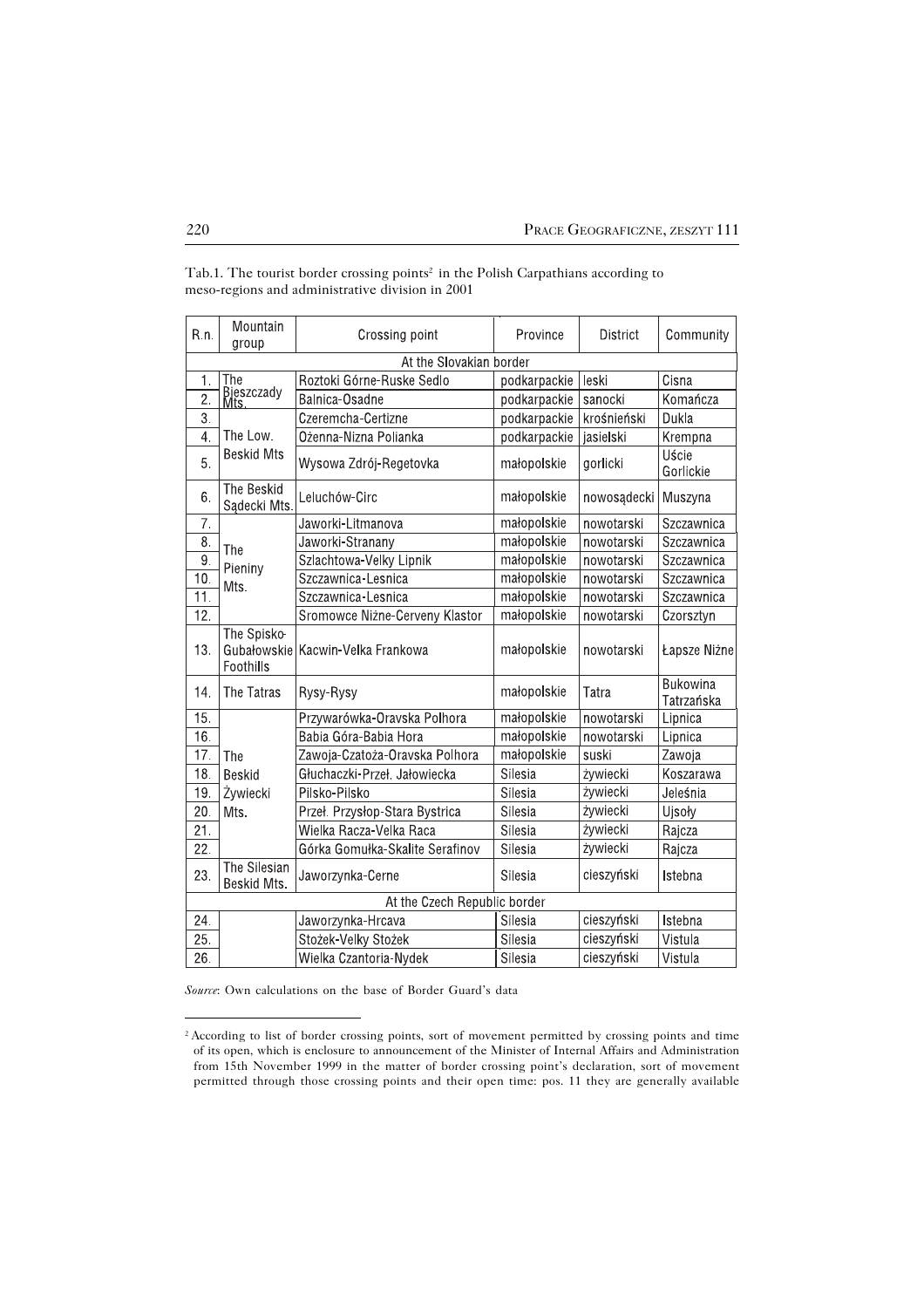tocross the border. That kind of points exist on Polish−Slovakian border on base of the border crossing's agreement between the Government of Poland and Government of the Slovakia Republic on 4th July 1999 in Trsten. Above agreement also regards to the border crossing on the tourist route, which cuts country border and the rules of the country border crossing excluding border crossing points.

Information concerning the possibilities of the border crossing one can find from the numbers of border signs, which list is included in appropriate announcement (M.P. z 1999 r., Nr 37, poz. 568) and also from appropriate boards, which are located in both sides of the border, and additionally information boards located by suitable tourist organizations (from polish side PTTK). Roads and paths, which direct to border crossing point are usually indicated with colors appropriate to approach route.

During the border crossing time, boundary briefing (which requires valid passport) and shorten custom briefing is realized by functionaries of Border Guard. It is important that border can be crossed even if during indicated hours functionary is absent. Oneshould bear in mind that the border control can start later on the territory visited by tourists. There are no time limitations regarding return to territory of given country, and one can return throughout each international border crossing points (one is not able to return throughout border crossing points with small or easy border movement).

Places of the border crossing points on the tourist routes are intended for international movement, and list of countries, which citizens can move there, was inserted in appropriate announcement  $(M.P. z 1999 r., Nr 37, poz. 568)$ . In this way border crossing in specific places was possible to make for people, who have no visa obligation in Poland and Slovakia.

This kind of liberal way of the border crossing brings some warnings. On the territory of foreign country one can have only personal effects and the tourist equipment, which ought to be taken in return way. It is strictly forbidden to bring on the territory of foreign country excise merchandises (alcohol, cigarettes) except for some personal effects.

At present, in the Polish Carpathians there exist 26 tourist border crossing points (including 23 on Slovakian border and 3 on the Czech Republic border). Half of them is situated on the territory of Małopolska district, over one third (34.6%) on the territory of Silesia province and barely 15.4% in Podkarpackie province. Among eleven districts, where the tourist border crossing points came into existence, particular attention should be paid to nowotarski province (34.6% of the tourist border crossing points) and also żywiecki (19.2%) and cieszyński (15.4%). In the rest of districts there exist only one border crossing point. There should be remarked that on the territory of those three districts there exist 69.2% of all tourist border crossing points in the Polish Carpathians. Taking into consideration more specified administrative division, among eighteen districts, on the first place there is situated Szczawnica, where five tourist border crossing points exist (19.2%). On the territory of Lipnica, Rajcza, Istebna and Wisła there exist

tourist border crossing points, pos. 13,14 and 15 they are road border crossing points destined for tourism movement, and the rest of them are border crossing points on tourist route (M.P. z 1999 r., Nr 37, poz. 568).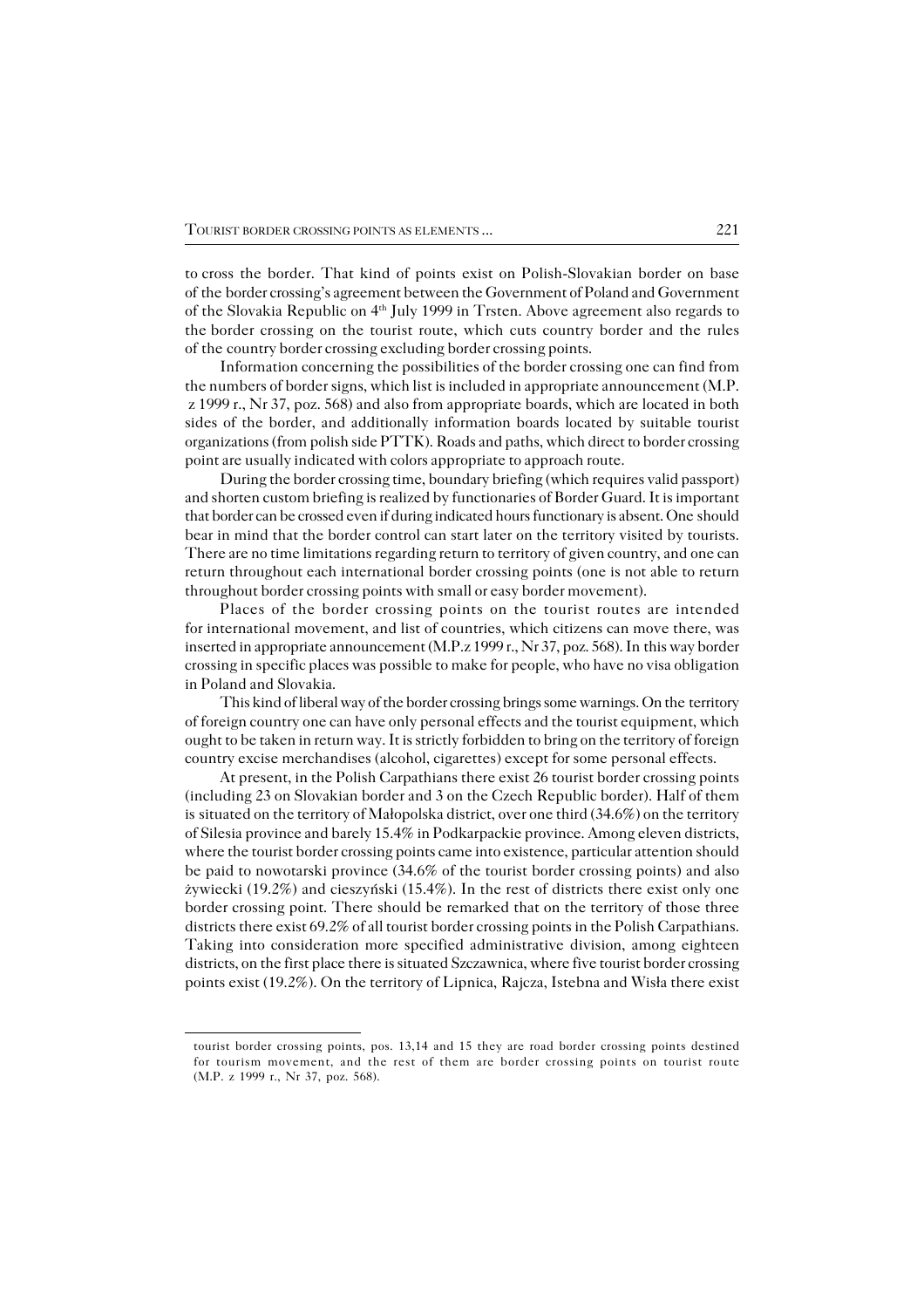two tourist border crossing points (each for 7.7%) and in the rest of districts there exist one tourist border crossing point (Tab.1).

According to the fact that tourists do not use in practice administrative division, but names of selected mountain groups, it is more suitably to present the tourist border crossing points in the sphere of physic−geographical mezzo regions. The accumulation this kind of places is situated in the Beskid Żywiecki Mts. (8) and the Pieniny Mts. (6), somewhat less in the Silesian Beskid Mts. (4), the Low Beskid Mts. (3) and the Bieszczady Mts. (2), and the least of all in the Beskid Sądecki Mts. (1), the Tatras (1) and the Spisko −Gubałowskie Foothills (1) (Tab. 1). Percent share of above regions in reference togeneral amount of tourist border crossing points in the Polish Carpathians presents the following graph (Fig. 1).

Taking into consideration sort of the tourist movement, at present in the Polish Carpathians one can select six types of the tourist border crossing points: – for pedestrians, cyclists and skiers,



Fig. 1 Tourist border crossing points in individual mezzo regions of the Polish Carpathians

*Source*: Own calculations on the base of Border Guard's data

– for pedestrians, cyclists and disabled tourists,

- for pedestrians, cyclists, disabled tourists and skiers,
- for pedestrians and skiers,
- for pedestrians and cyclists,
- for pedestrians.

The highest number of the tourist border crossing points is destined for pedestrians, cyclists and skiers (26.9%) and for pedestrians, cyclists, disabled tourists and skiers (23.1%). Somewhat less number of the tourist border crossing points is destined for pedestrians, cyclists and disabled tourists (15.4%) and also for pedestrians and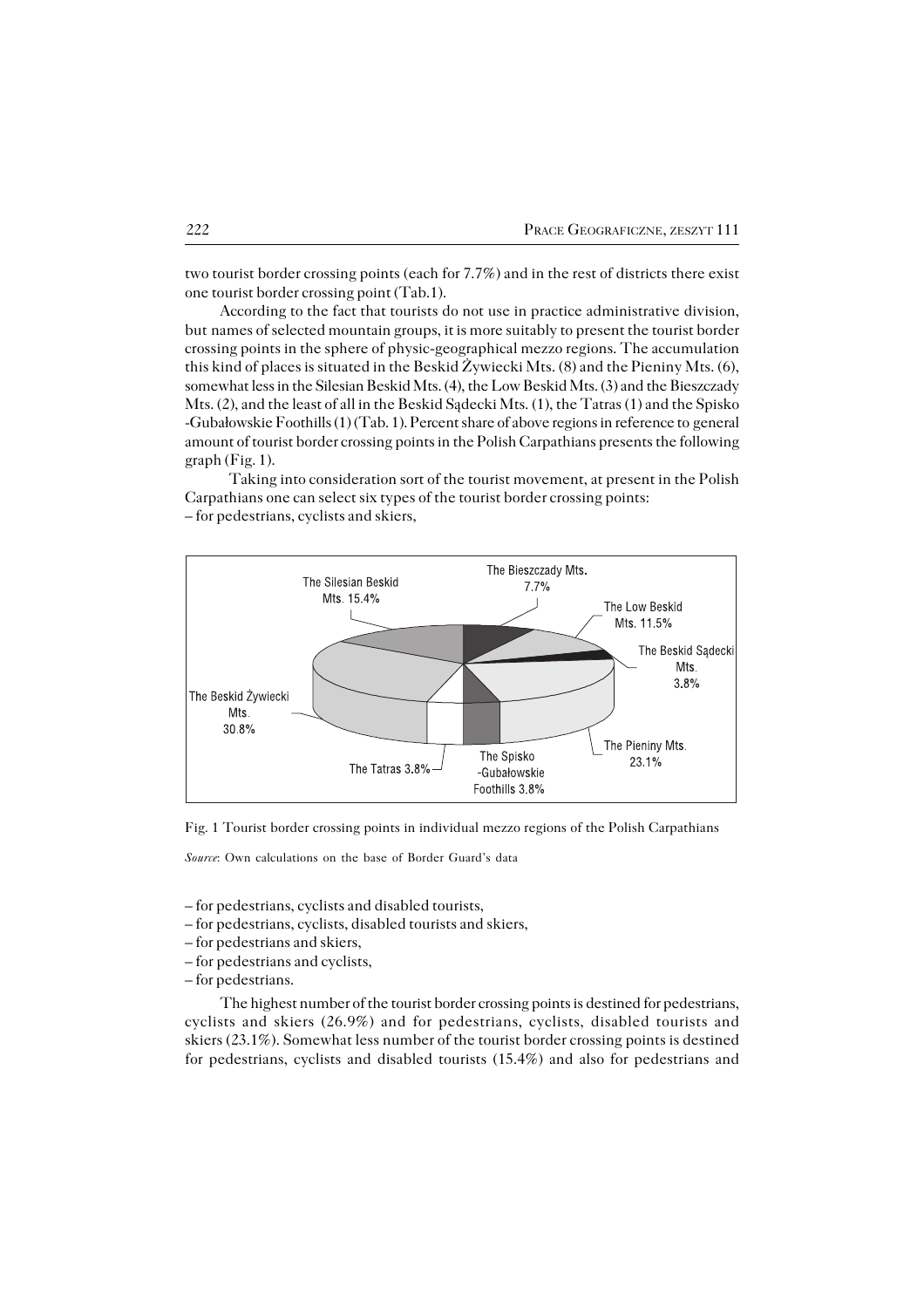skiers (15.4%). The least of all tourist border crossing points is destined for pedestrians and cyclists (11.5%) and destined for pedestrians (7.7%) (Fig. 3).

All tourist border crossing points are open to pedestrians, 77% for cyclists, 65% for skiers and 38% for disabled tourists (Fig. 2). Access to specified crossing points for individual tourist groups presents the following table (Tab. 2).



Fig. 2 Access of the tourist border crossing points for individual tourist groups in the Polish Carpathians in 2001



*Source*: Own calculations on the base of Border Guard's data

Fig. 3 Sorts of the tourist movement allowed on the tourist border crossing points in the Polish Carpathians in 2001

 *Source*: Own calculations on the base of Border Guard's data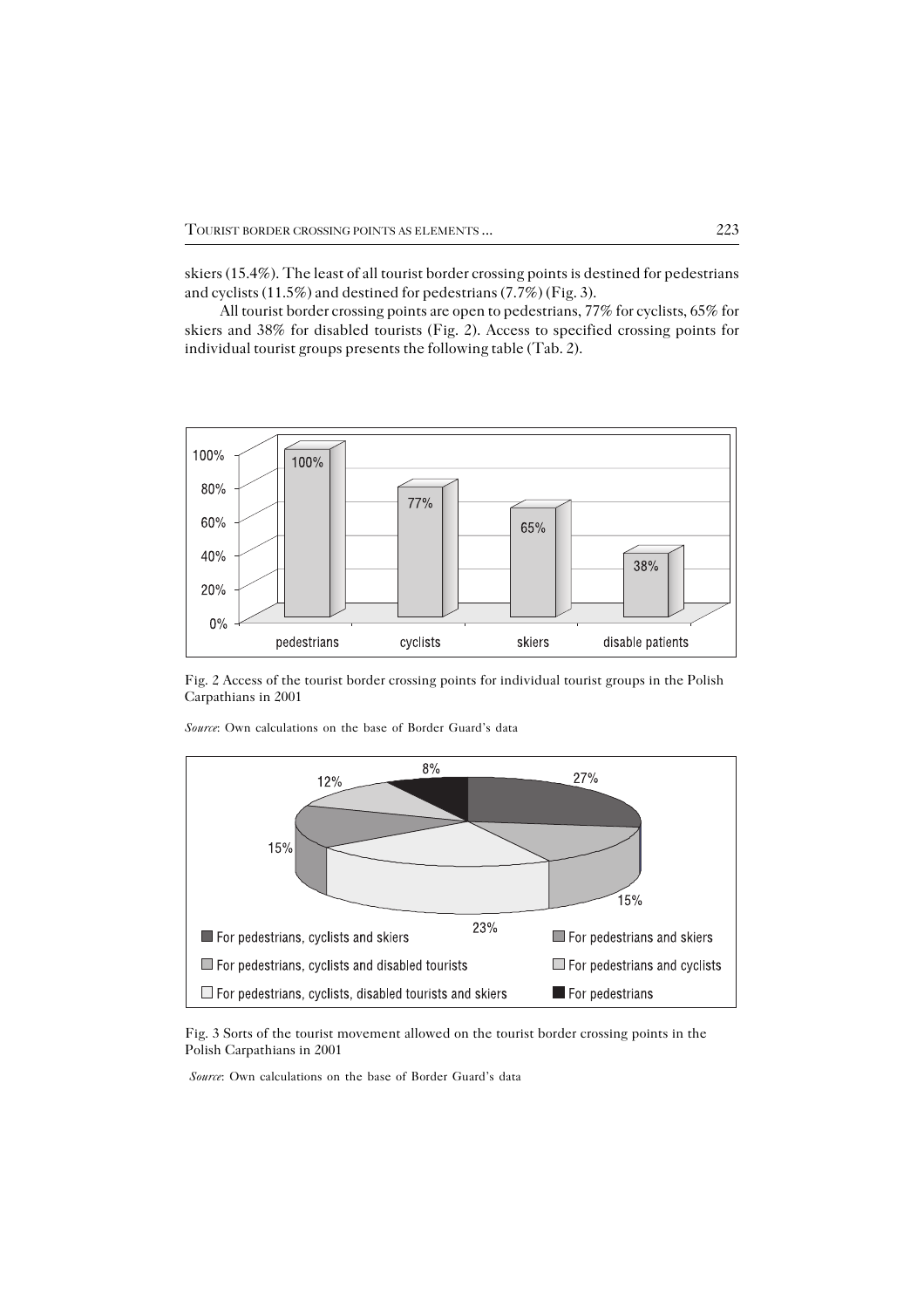|                         | Mountain<br>group                       | Crossing point                  | Access for:                 |                |              |                             |  |  |  |  |
|-------------------------|-----------------------------------------|---------------------------------|-----------------------------|----------------|--------------|-----------------------------|--|--|--|--|
| R.n.                    |                                         |                                 | Pedestrians Skiers Cyclists |                |              | <b>Disabled</b><br>tourists |  |  |  |  |
| At the Slovakian border |                                         |                                 |                             |                |              |                             |  |  |  |  |
| 1.                      | The Bieszczady<br>Mts.                  | Roztoki Górne-Ruske Sedlo       | 1                           |                | 1            | 1                           |  |  |  |  |
| 2.                      |                                         | Balnica-Osadne                  | 1                           |                | 1            |                             |  |  |  |  |
| 3.                      | The Low.                                | Czeremcha-Certizne              | 1                           |                | $\mathbf{1}$ | 1                           |  |  |  |  |
| $\overline{4}$ .        | <b>Beskid Mts</b>                       | Ożenna-Nizna Polianka           | $\overline{1}$              |                | $\mathbf{1}$ | $\overline{1}$              |  |  |  |  |
| $\overline{5}$ .        |                                         | Wysowa Zdrój-Regetovka          | $\overline{1}$              | $\mathbf{1}$   | 1            |                             |  |  |  |  |
| 6.                      | <b>The Beskid</b><br>Sądecki Mts.       | Leluchów-Circ                   | 1                           | 1              | 1            | 1                           |  |  |  |  |
| 7.                      |                                         | Jaworki-Litmanova               | 1                           | $\mathbf{1}$   | 1            | 1                           |  |  |  |  |
| 8.                      |                                         | Jaworki-Stranany                | 1                           | 1              |              |                             |  |  |  |  |
| 9.                      | The Pieniny                             | Szlachtowa-Velky Lipnik         | $\overline{1}$              | $\overline{1}$ | 1            |                             |  |  |  |  |
| 10.                     | Mts.                                    | Szczawnica-Lesnica              | $\mathbf{1}$                | $\mathbf{1}$   | 1            | 1                           |  |  |  |  |
| 11.                     |                                         | Szczawnica-Lesnica              | $\mathbf{1}$                | $\overline{1}$ | $\mathbf{1}$ | 1                           |  |  |  |  |
| 12.                     |                                         | Sromowce Nizne-Cerveny Klastor  | 1                           |                | $\mathbf{1}$ | 1                           |  |  |  |  |
| 13.                     | The Spisko<br>-Gubałowskie<br>Foothills | Kacwin-Velka Frankowa           | 1                           |                | 1            |                             |  |  |  |  |
| 14.                     | The Tatra Mts.                          | Rysy-Rysy                       | $\mathbf{1}$                |                |              |                             |  |  |  |  |
| 15.                     |                                         | Przywarówka-Oravska Polhora     | 1                           | $\mathbf{1}$   | 1            | 1                           |  |  |  |  |
| 16.                     |                                         | Babia Góra-Babia Hora           | $\overline{1}$              | 1              |              |                             |  |  |  |  |
| 17.                     | The                                     | Zawoja-Czatoża-Oravska Polhora  | 1                           | $\mathbf{1}$   | 1            |                             |  |  |  |  |
| 18.                     | <b>Beskid</b>                           | Głuchaczki-Przeł Jałowiecka     | $\mathbf{1}$                |                | 1            |                             |  |  |  |  |
| 19.                     | Żywiecki                                | Pilsko-Pilsko                   | 1                           | 1              | 1            |                             |  |  |  |  |
| 20.                     | Mts.                                    | Przeł. Przysłop-Stara Bystrica  | $\mathbf{1}$                | 1              |              |                             |  |  |  |  |
| 21.                     |                                         | Wielka Racza-Velka Raca         | 1                           | 1              | 1            |                             |  |  |  |  |
| $\overline{22}$ .       |                                         | Górka Gomułka-Skalite Serafinov | $\mathbf{1}$                | 1              | $\mathbf{1}$ |                             |  |  |  |  |
| 23.                     | The Beskid<br>Śląski Mts.               | Jaworzynka-Cerne                | 1                           |                |              |                             |  |  |  |  |
|                         |                                         | At the Czech Republic border    |                             |                |              |                             |  |  |  |  |
| 24.                     |                                         | Jaworzynka-Hrcava               | 1                           | 1              | 1            | 1                           |  |  |  |  |
| 25.                     |                                         | Stożek-Velky Stożek             | 1                           | 1              | 1            |                             |  |  |  |  |
| 26.                     |                                         | Wielka Czantoria-Nydek          | $\overline{1}$              | $\overline{1}$ |              |                             |  |  |  |  |
|                         |                                         |                                 | 26                          | 17             | 20           | 10                          |  |  |  |  |
|                         |                                         |                                 | 100%                        | 65%            | 77%          | 38%                         |  |  |  |  |

Tab.2. The tourist border crossing points in the Polish Carpathians according to meso−regions and their access for individual tourist groups in 2000

*Source*: Own calculations on the base of Border Guard's data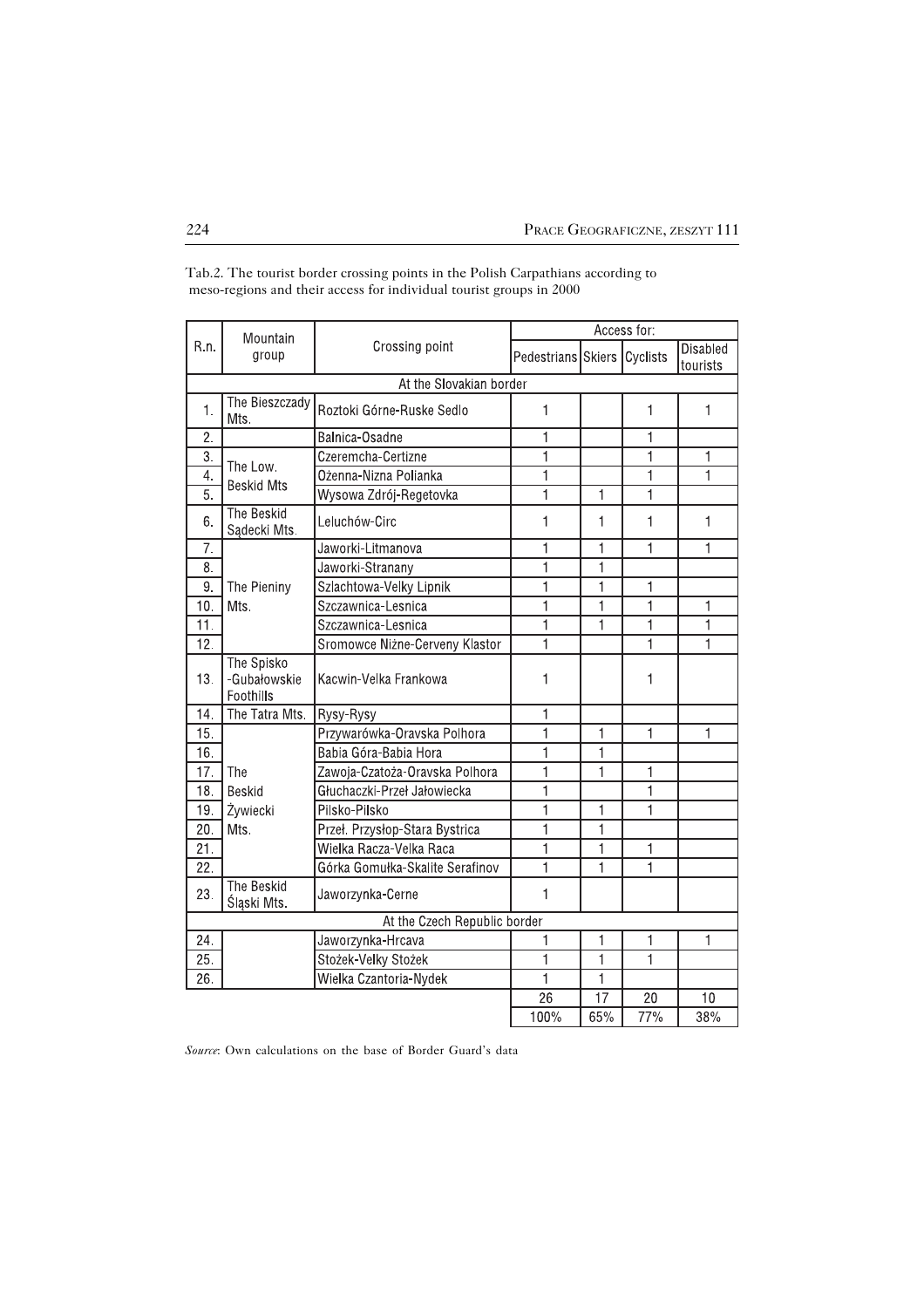### **Summary**

Tourist border crossing points filled a very significant gap within the possibilities of the border crossing in the Polish Carpathians. "Forever" tourists have always fascinated picturesque areas of neighboring countries. At first thought it seemed to be at hand reaching, just close abroad, but in reality the way was long and tiresome, often one was forced to walk through additional ways wasting altitude and time, what could have been spent in the mountains.

People, who practiced qualified tourism (walk, cycle, ski) received a great facilitation if movement across the border zone is taken into account, because from 1999on the Polish – Slovakian border tourist routes' crossing points came to existence. This facilitation enables citizens of 35 countries to cross the border (where technical possibility exists) and disabled tourists too. They are open through the whole year or during the tourist season and they are very attractive because of the fact that they give the possibility to legal border crossing even if officer of the Border Guard's is absent.

There should be emphasized the fact that they play a significant role in development of the trans border cooperation. Improvement of availability to chosen mountain groups situated on the both border sides will enlarge tourist area and tourist attraction of the regions. They also contribute to popularization tourist regions of neighboring countries and in consequence to building better mutual acceptation and trust among societies from different nations. Satisfactory knowledge about various societies in respect of ethnical and religious issues, which inhabit Carpathians, contribute to building the positive neighbor – relations.

#### **References**

*Bieszczadzki Oddział Straży Granicznej*, http://www.biosg.z.pl, z dnia 8 listopada 2001r.

Kondracki J., 1994, *Geografia Polski – mezoregiony fizyczno−geograficzne,* PWN, Warszawa.

- Nemčok O., 2000, *Uwarunkowania rozwoju słowacko−polskiej turystyki przygranicznej,* [w:] Materiały z międzynarodowej konferencji nt. *Kierunki aktywizacji gospodarczej przez turystykę na obszarach przygranicznych* Krosno, 6−11.
- *Obwieszczenie Ministra Spraw Wewnętrznych i Administracji z dnia 15 listopada 1999 r. w sprawie ogłoszenia przejść granicznych, rodzaju ruchu dozwolonego przez te przejścia oraz czasu ich otwarcia,* M. P. Nr 37, poz. 568.
- *Porozumienie między Rządem Polskiej Rzeczypospolitej Ludowej a Rządem Związku Socjalistycznych Republik Radzieckich o uproszczonym trybie przekraczania granicy państwowej przez obywateli zamieszkałych w miejscowościach przygranicznych, podpisane w Moskwie dnia 14 maja 1985 r.,* Dz. U. Nr 24, poz. 114.

*Straż Graniczna RP*, http://www.sg.gov.pl, z dnia 7 kwietnia 2002 r.

*Umowa między Rządem Rzeczypospolitej Polskiej a Rządem Republiki Słowackiej o przejściach granicznych, przekraczaniu granicy na szlakach turystycznych przecinających granicę państwową oraz zasadach przekraczania granicy państwa poza przejściami granicznymi*, sporządzona w Trstenie dnia 4 lipca 1999 r.